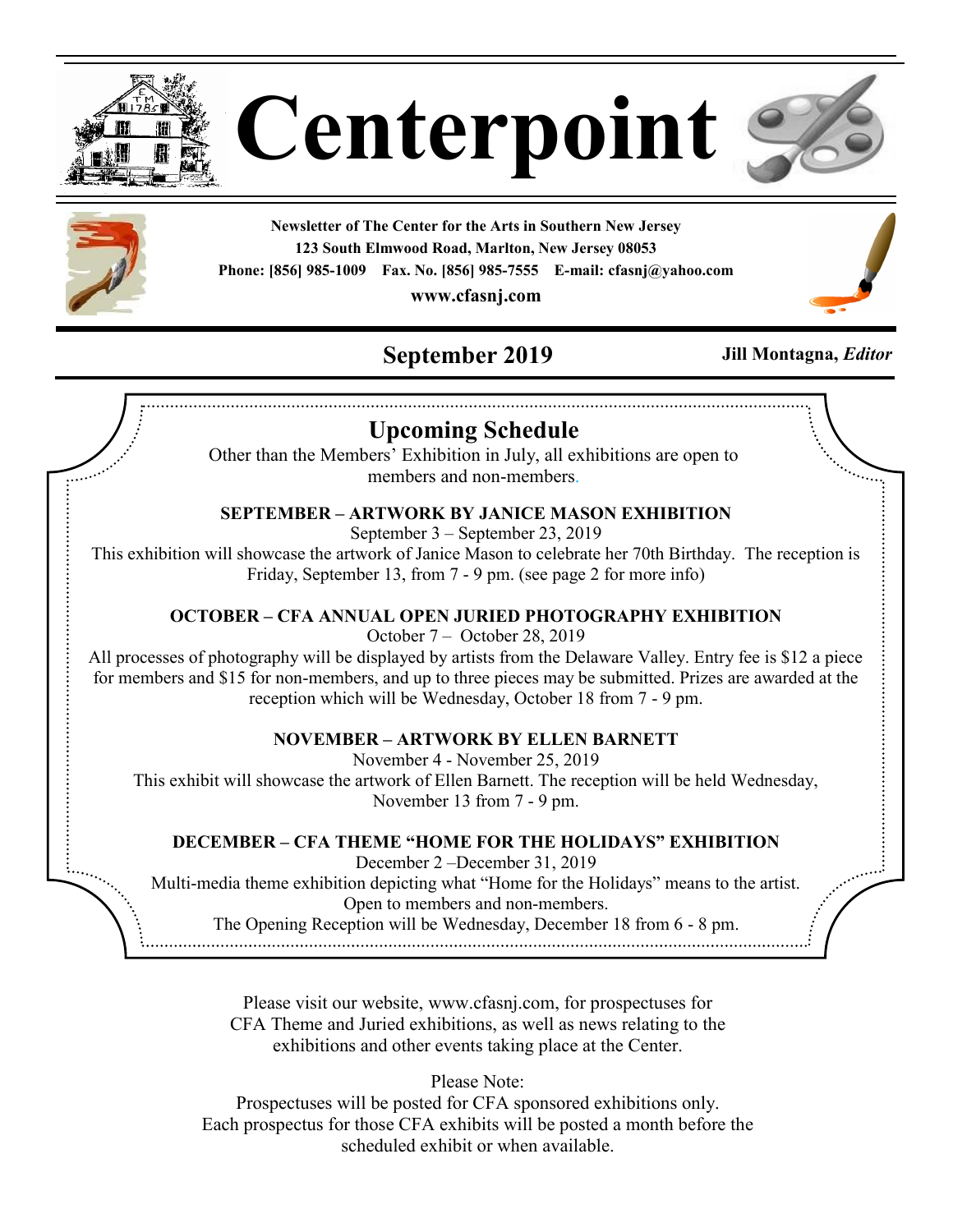## *Member News*

**Janice Mason** is exhibiting her artwork at the Center from September 3 through September 23. She has been painting for 36 years and has been teaching fine art to children and adults for the past 21 years. She works in pastel, oil, watercolor and colored pencil. Janice has been an integral part of the Center for the Arts and continues to teach here. This exhibition is being held in honor of Janice's 70th birthday! We here at the Center, as well as her husband, Bert, and her daughter, Mandy, wish her a very happy birthday and many more years filled with the love of art that she has generously shared with all of us!.

**Ellen Barnett** will be having a solo show for the month of November. Ellen is a mixed media artist. She was a member of "The Circle of Life Mixed Media Artists" that evolved from a Printmaking course she taught here at the Center for the Arts. She also taught Oil Painting and Collage here in Marlton. Ellen has a BA in Fine Arts from Rutgers University and a Master of Fine Arts from the University of the Arts in Philadelphia. This exhibition will be a comprehensive exhibition of both past and present work.

**John A. Benigno's** photography is on exhibit at the art gallery at St. David's Episcopal Church, in Wayne, PA. The gallery hours are Monday through Friday, from 10 am to 5 pm. The opening reception is Friday, September 6 from 6 to 8 pm. The show runs until September 29. An example of John's photography is At right. Learn more about John at *http://www.photographicimages.us*



**Dolores Cohen** watercolor, The Good China", was selected to grace the September cover of the Watchdog Magazine, which serves the Leisuretown community in Southampton, NJ.

**Richard Hoffman** exhibited 10 paintings at Perkins Arts Center in Collingswood this summer. He received 4th Place at Smithville Annex Gallery Juried Show and sold the painting. Richard also received 3rd Place at Tinicum Arts Festival, and the Purchase Award at Trenton Museum Ellarslie's Open Juried Show for "Indoor Winter Escape". The watercolor painting is now part of their collection.

**Jan Narducci** - South Jersey Camera Club (Juried Photography Exhibit Sponsor) meets twice a month. For more information go to www.sjcameraclub.org

**Sandy Jones** will be giving a Tempura Resist demonstration at the September 10th meeting for Pine Shores Art Association. She will also give a one-day workshop on Thursday, October 4, from 9:30 to 3:30. Pine Shores is located at 94 Stafford Ave. in Manahawking, NJ. For more info or to register go to **www.pineshoresartassociation.org.** Sandy will also be exhibiting at the Rittenhouse Art Show ,along with Maureen Gass Brown, on September 14, 15 and 16.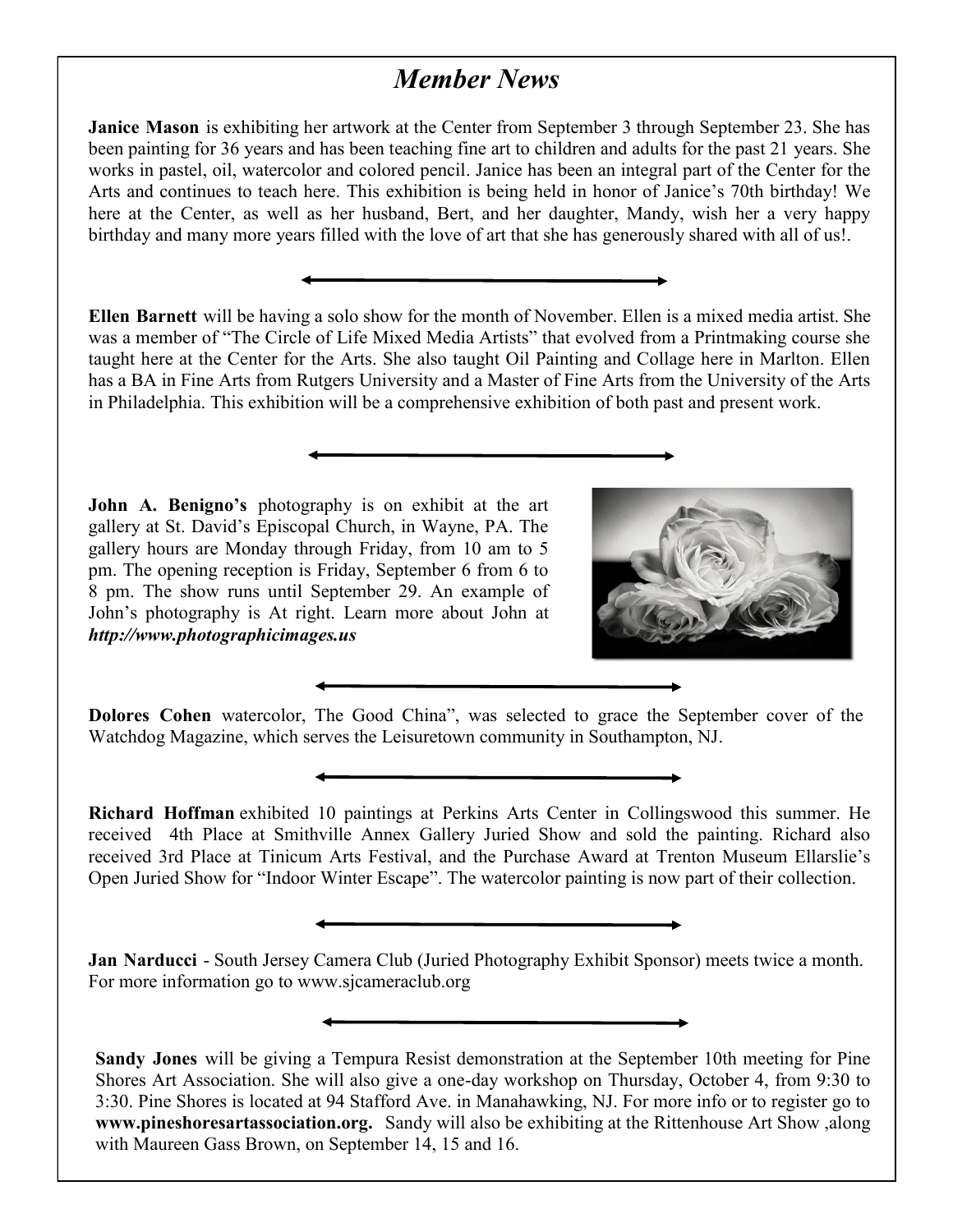**Joe Perno** will be having a photography show at the Ritz Theater in Haddon Township from September 12 through October 21. It will be located in the Gallery at the Theater. Joe's photography covers a wide variety of subjects including nature scenes, old buildings and interesting architecture, as well as portraits. You can learn more about Joe at **fineartsamerica.com/profiles/ joseph-perno**. Below are two of his photographs. One of his photographs, "Late Afternoon Shadows", is at right.





.

Catherine with her painting, "Open Waters".

**Catherine Kuzma's** painting *Open Waters* received Best of Show at the *Manayunk Art Center's 11th Annual Juried Exhibition* this past July through August. Her painting was exhibited at the *American Impressionist Society's Small Works Showcase* in Michigan through August. Her solo show at the Manayunk Art Center this past August will be transferred to the RoxArt Gallery, 6120 Ridge Ave, in Philadelphia and can be viewed through September. Her painting *Relentless* will be exhibited September 15 - October, 13 at the Camden Fireworks Gallery's *A New Berth: Juried Exhibition* in partnership with Camden Shipyard and Maritime Museum. Her painting *Crossing Over* will be included in *Philadelphia Stories 15th Anniversary Art Exhibition* at the Cheltenham Center for the Arts in Philadelphia from November 13 - December 6, 2019.

**Peter Scott** was awarded *Best in Show* at the Flinker Gallery, Virtua Hospital, Mt. Holly for "Full Circle", his photograph of a dozen canoes docked in a circle floating on amazingly clear water (see image at right).

He also won *Honorable Mention* at Flinker for his entry at G. Bly Memorial exhibit with "Silent and Alone", a white bird pictured against a soft black background.



**Carol Taylor-Kearney** will be exhibiting at Cerulean Arts Collective from September 18 - October 13. The opening reception wil be on Saturday, September 21, from 2 - 5 pm. Carol Taylor-Kearney is a lifelong resident of southern New Jersey where she collects objects and ideas for her reverse glass paintings on windows, doors, and frames; for her work on canvas and wood, and for her installations. A graduate of Rowan University in Glassboro, NJ (BA Art Education) and the Pennsylvania Academy of the Fine Arts in Philadelphia (MFA Painting), she has exhibited her work nationally; and her work is part of several corporate, public, and private collections. Cerulean Arts is located at 1355 Ridge Ave., in Philadelphia.

We are sad to announce the passing of **Dorothy Goldman**, of Manahawkin, NJ. Dorothy passed away on Wednesday, August 21. Dorothy got into art after she retired from a 30-year career in Human Services. She was a student of Chinese watercolor here at the Center and won numerous awards for her artwork. She will be greatly missed by the South Jersey art community.